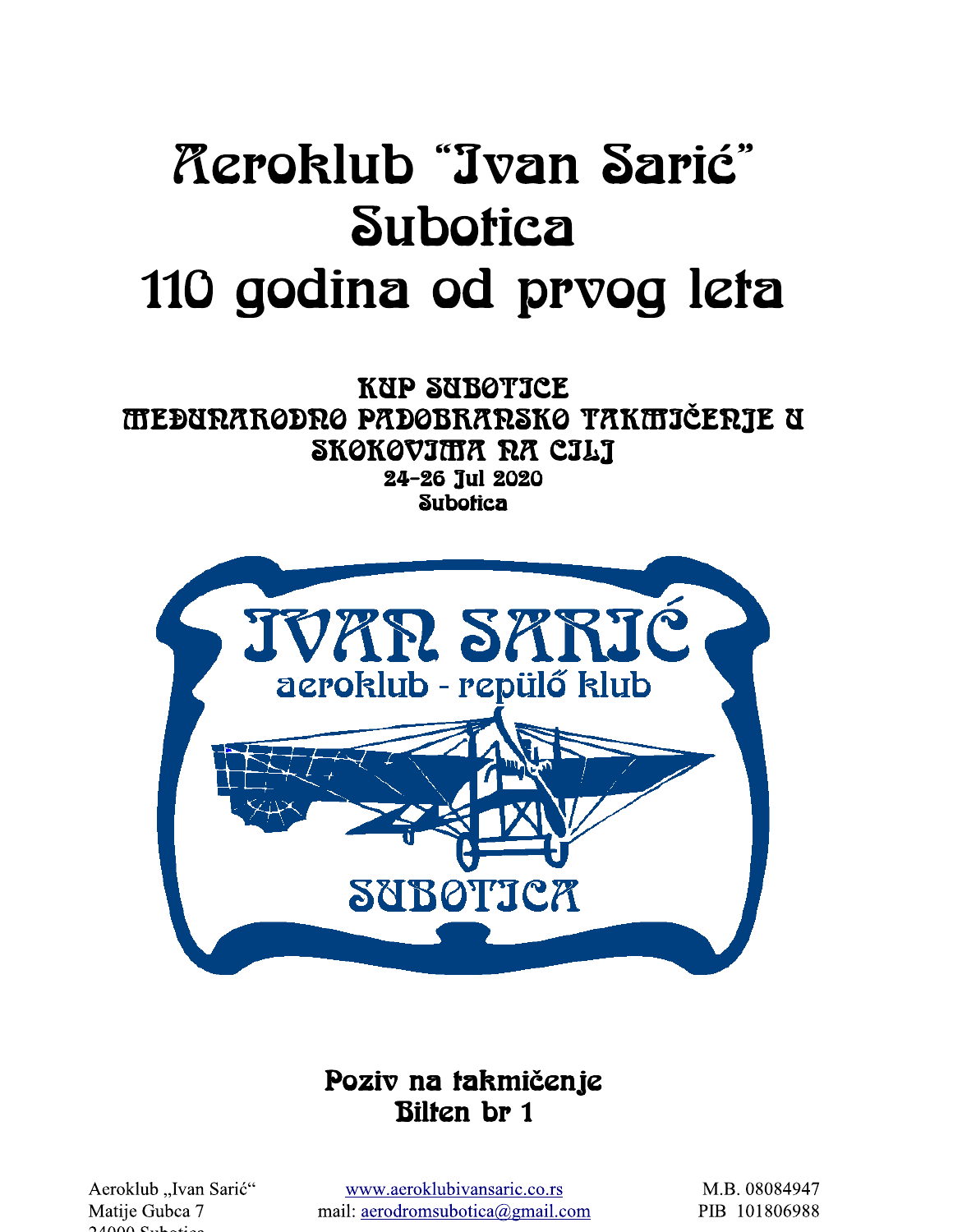1/ Organizator<br>• Aeroklub "Ivan Sarić", Subotica, Srbija

# <u>2/ Cilj takmičenja</u><br>Pruža

- 110 godina od prvog l<br>
1/ Organizator<br>
 Aeroklub "Ivan Sarić", Subotica, Srbija<br>
2/ Cilj takmičenja<br>
 Pružanje mogućnosti za nadmetanje članovima Srp<br>
padobranskih klubova;<br>
 Održavanje i razvijanje međunarodnih odnosa; Pružanje mogućnosti za nadmetanje članovima Srpskih i drugih Evropskih padobranskih klubova;
	- Održavanje i razvijanje međunarodnih odnosa;
	- Povećanje popularnosti Subotice i pokrajine Vojvodine;
	- Poboljšavanje odnose između padobranskih klubova;

### 4/ Mesto, datum i osoblje takmičenja

|                      | 2/ Cilj takmičenja                                                                              |  |  |  |
|----------------------|-------------------------------------------------------------------------------------------------|--|--|--|
| $\blacksquare$       | Pružanje mogućnosti za nadmetanje članovima Srpskih i drugih Evropskih<br>padobranskih klubova; |  |  |  |
| $\blacksquare$       | Održavanje i razvijanje međunarodnih odnosa;                                                    |  |  |  |
|                      | Povećanje popularnosti Subotice i pokrajine Vojvodine;                                          |  |  |  |
| $\blacksquare$       | Poboljšavanje odnose između padobranskih klubova;                                               |  |  |  |
|                      | 3/ Pokrovitelji takmičenja                                                                      |  |  |  |
| $\bullet$            | Pokrovitelj: Aeroklub "Ivan Sarić", Subotica, Srbija                                            |  |  |  |
|                      | 4/ Mesto, datum i osoblje takmičenja                                                            |  |  |  |
| Locacija:            | Aerodrom Subotica. Srbija, Subotica, Čantavirski put bb                                         |  |  |  |
| Koordinate:          | 4615 02,87N 02005 20,62E                                                                        |  |  |  |
| Datum:               | 24 - 26 July 2020                                                                               |  |  |  |
|                      |                                                                                                 |  |  |  |
| Direktor takmičenja: | <b>Momir Gabrić</b>                                                                             |  |  |  |
| Glavni organizator:  | Bojan Burger                                                                                    |  |  |  |

5/ Rok za prijave  $\overline{\text{Kra}}$ inji rok za prijave: 20. July. 2020

### 6/ Kotizacija

Kotizacija: 105€/takmičaru. Na kotizaciju se ne obračunava PDV. Takmičarska taksa uključuje:

- Troškove izvođenja skokova;
- Organizacione troškove.

Povrat troskova: Za otkazane turnuse, organizator vraca T0€/skoku.

l'ekuci račun: За РСД: 325-9500600002125-77,

<u>3a EUR:</u> 56A intermediary: Deutsche Bank ag, franfurt am Main swift code: DEUTDEFF, 57A Account with institution: Vojvođanska banka a.d. swift code: OTPVRS22 59Beneficiary Customer: /RS35325960170005682144,

np\ Такмичари из иностранства могу извршити уплате и на благајни АКИС приликом доласка.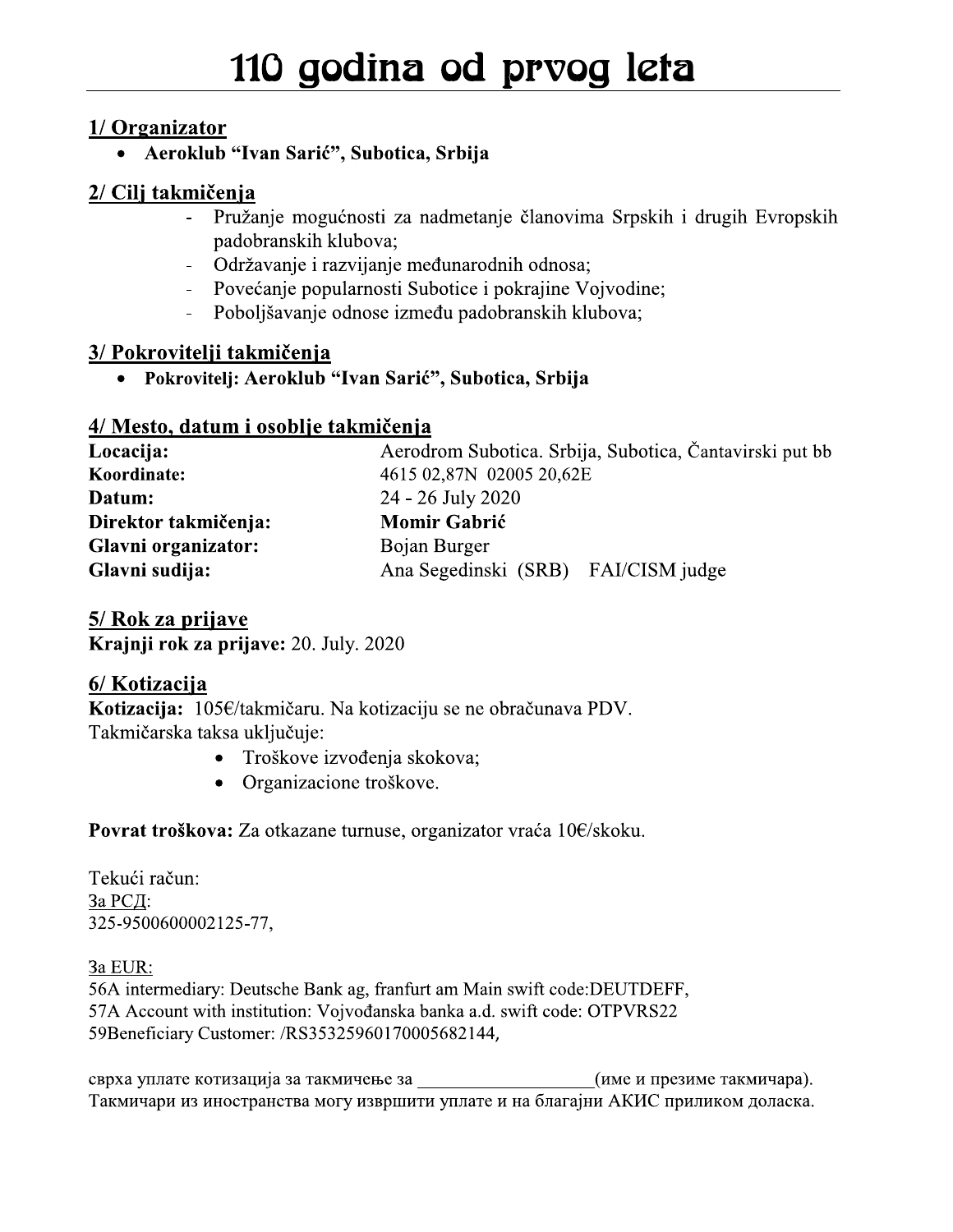## 7/ Prijave

Prijava će se vršiti online preko platforme GOOGLE FORMS, i biće dostupna na web stranici aeroklubivansaric.rs i Facebook stranici Aero klub Ivan Saric

## 8/ Uslovi za učešće

- Organizator će prihvatiti prvih 15 prijava;
- Ekipe čine 4(četiri) takmičara;
- · Sastav ekipa može biti mix (muško-ženski) i takmičari mogu biti iz različitih klubova;
- Prijave se podnose na obrascu u prilogu ovog poziva;

## 9/ Pravila takmičenja

- Takmičenje će biti održano u skladu sa FAI pravilima;
- Disciplina je skok na cili;
- Skokovi će se izvoditi i meriti ekipno, a individualni rezultati će biti određeni na osnovu postignutih pojedinačnih rezultata u ekipnim skokovima;
- Broj skokova: maksimalno 8, minimalno 4;
- U slučaju nerešenih rezultata plasman će se odrediti na osnovu FAI pravilnika;  $\bullet$
- · Visina skoka će biti između 900-1100 m;
- Avion:  $C-182$ ;
- Piloti: Dudaš Arpad,

### 10/Nagrade

- Ekipni plasman I-III.;
- Pojedinačni plasman I-III.;
- Najbolji strani takmičar;
- · Najbolji ženski takmičar;
- Najbolji takmičar iz Subotice;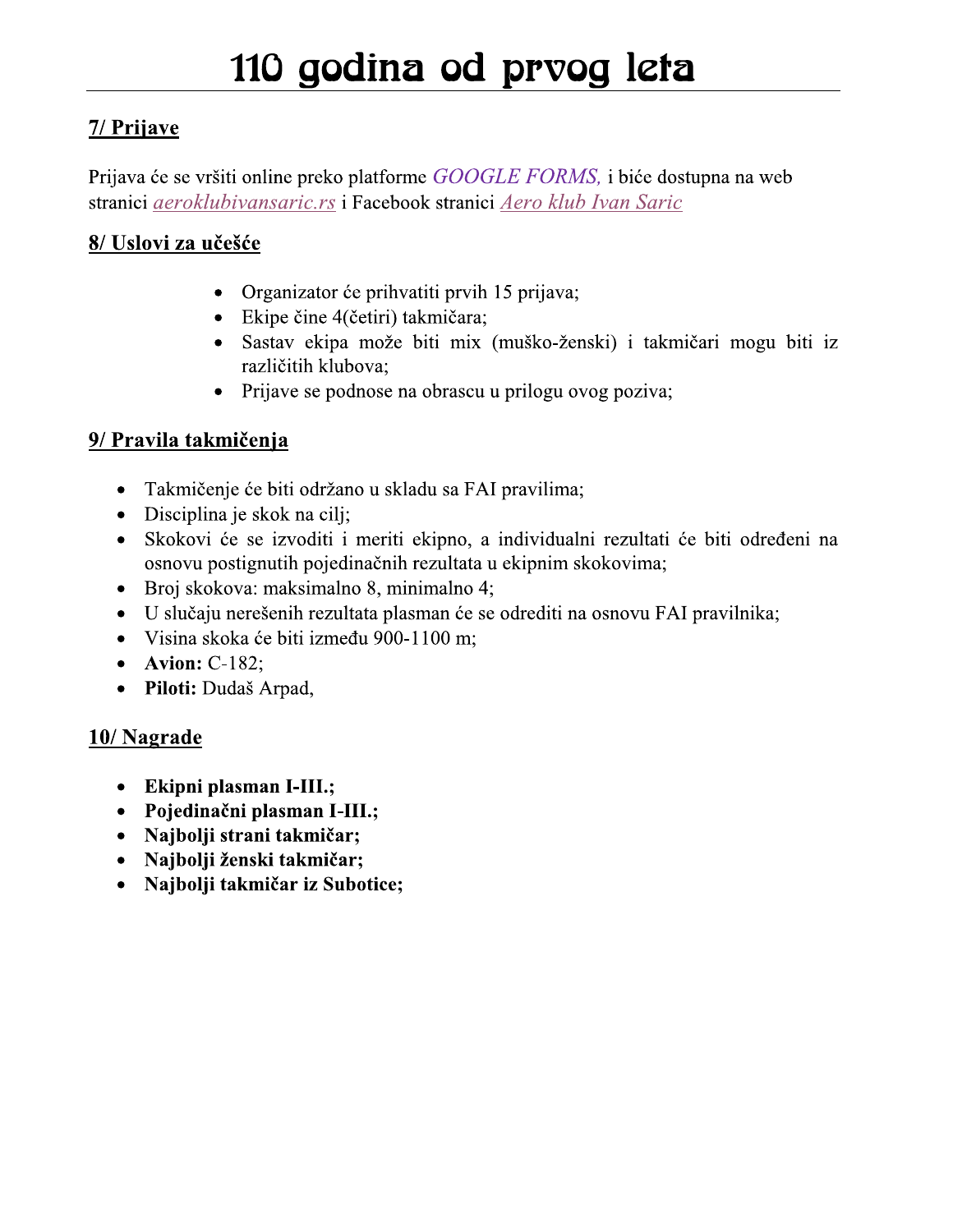### 11/ Program

| <u>11/ Program</u>           |                                                       |
|------------------------------|-------------------------------------------------------|
| <u>24. Jul 2020 (Petak)</u>  |                                                       |
| $08:00 - 10:00$              | registracija, trenažni skokvi (10 $\epsilon$ /skoku); |
| $11:00 - 11:30$              | Otvaranje takmičenja;                                 |
| $11:00 - 19:00$              | Takmičarski skokovi;                                  |
| <u>25. Jul 2020 (Subota)</u> |                                                       |
| $07:00 - 18:00$              | Takmičarski skokovi;                                  |
| 19:30                        | večera:                                               |
| <b>26 Jul 2020 (Nedelja)</b> |                                                       |
| $07:00 - 12:00$              | Takmičarski skokovi;                                  |
| 13:00                        | Objavljivanje rezultata, zatvaranje takmičen          |
| 12/ Opšte informacije        |                                                       |

### 26 Jul 2020 (Nedelja)

| $07:00 - 12:00$ | Takmičarski skokovi;                            |
|-----------------|-------------------------------------------------|
| <b>13:00</b>    | Objavljivanje rezultata, zatvaranje takmičenja. |

### 12/ Opšte informacije

### 12/a Dokumentacija

### Prilikom prijave takmičara od njih se očekuje sledeća dokumentacija:

- Padobranska knjižica evidencije skokova;
- FAI dozvola (dozvola padobranca);
- Sportska dozvola;
- Zdravstveno uverenje;
- Osiguranje;
- Dokumentacija od padobranske opreme.

 Dozvole, certifikati i ostala documentacija ce biti pregledana od strane organizatora.

Molimo Vas da obratite pažnju da Vam svi dokumenti budu u važnosti do dana zatvaranja takmičenja.

Za pitanja u vezi takmičenja koja nisu obuhvaćena ovim pozivom primenjivaće se FAI pravilnik.

Takmičari moraju imati upisano ovlašćenje za izvođenje takmičarskih skokova na cilj.

- **12/b** Smeštaj<br>• 8  $\epsilon$ /noć/osobi. (sobe na aerodromu samo 20 ležajeva)
	- 12 $\varepsilon$ /noć/osobi privatni smeštaj u turističkom kompleksu Palić
	- Kamping mesto na aerodromu (sa upotrebom tuš i WC) 5€/noć/osobi.

### Molimo Vas da na prijavi naznačite da li Vam je potreban smeštaj i vrstu.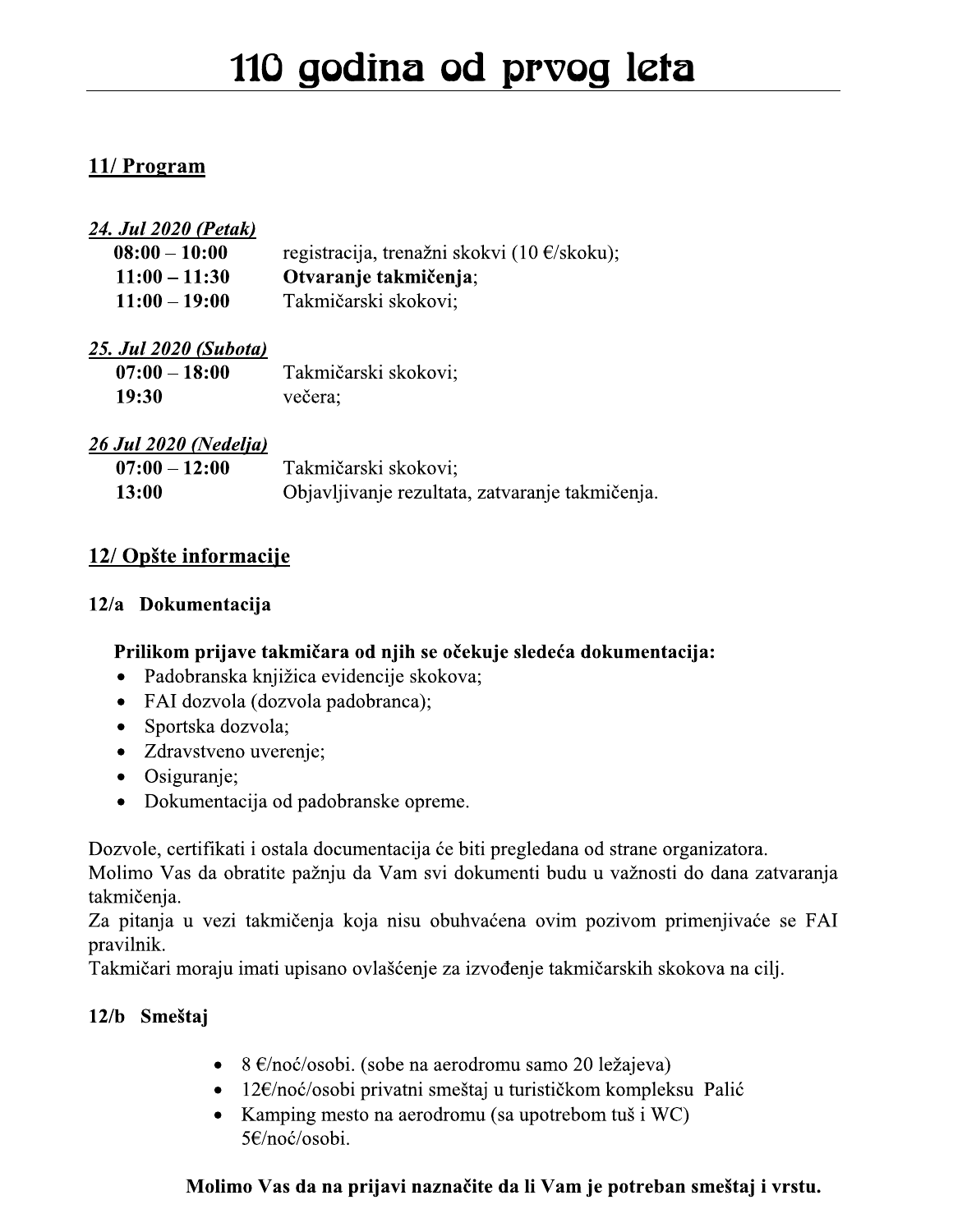## $13/\check{Z}$ alba

Žalba se podnosi Glavnom sudiji pismeno, najviše 30 minuta nakon objave rezultata za skok koji je sporan, sa naznačenim članom na koji se pozivate po FAI Sporting Code.

Taksa na žalbu: 20 €

Organizator zadržava pravo da izvrši promenu satnice programa.

Za dodatne informacije kontaktiraje: Momir Gabrić +381 66 414 792

Sačinjeno u Subotici 31. March 2020.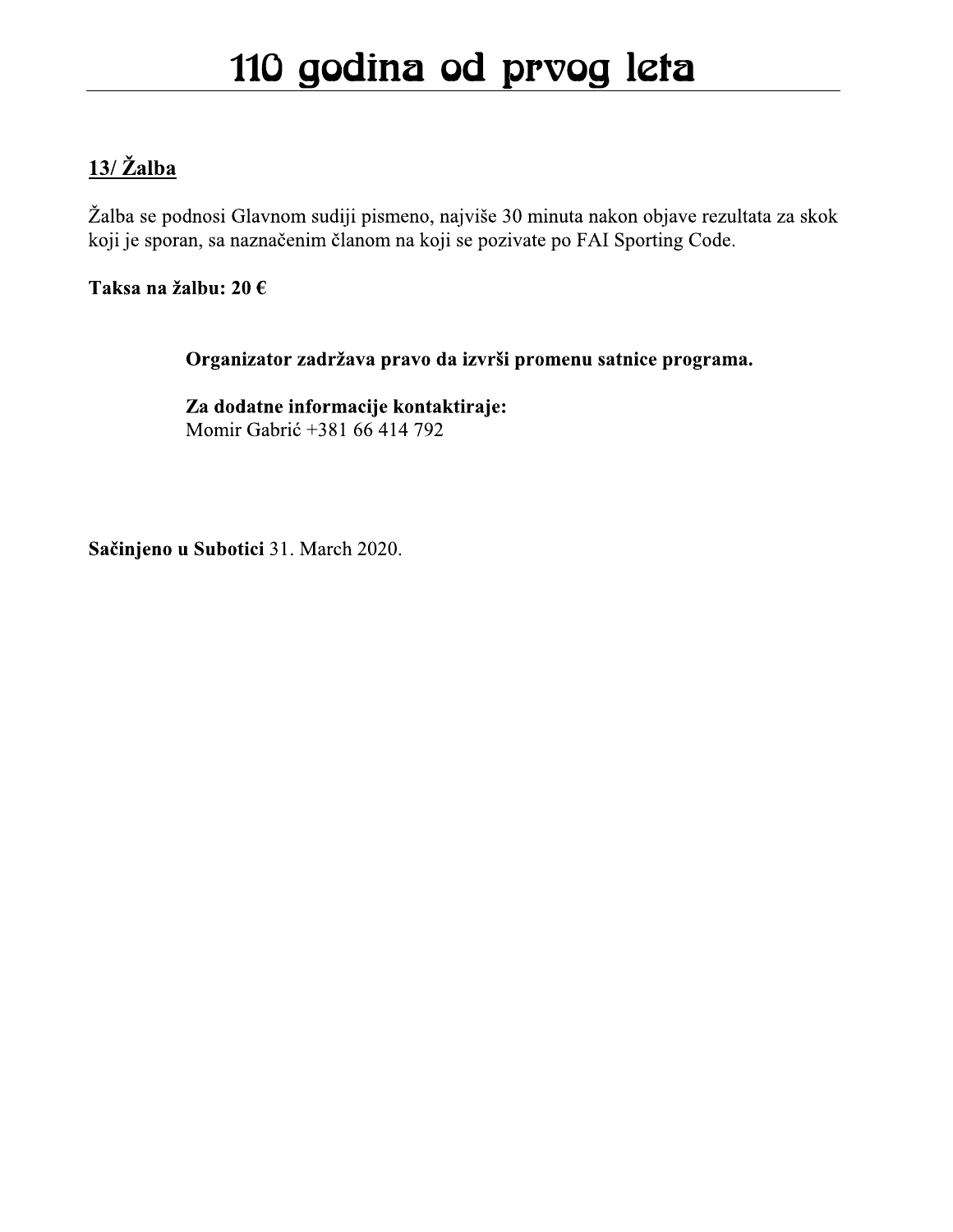# 110 godina od prvog leta



Lokacija: Koordinate: Aerodrom Subotica, Subotica, Srbija, Čantavirski put bb 019°42'22,61''E 46°01′22.22′′N

Dolazak

Aerodrom je lociran južno od grada, 6km od izlaska na Čantavirski put. Sa autoputa E75 izađite na Subotica jug, okrenite prema Subotici, pratite putokaz za Čantavir. Doćićete u zonu aerodroma 6km od izlaska iz grada sa leve strane.